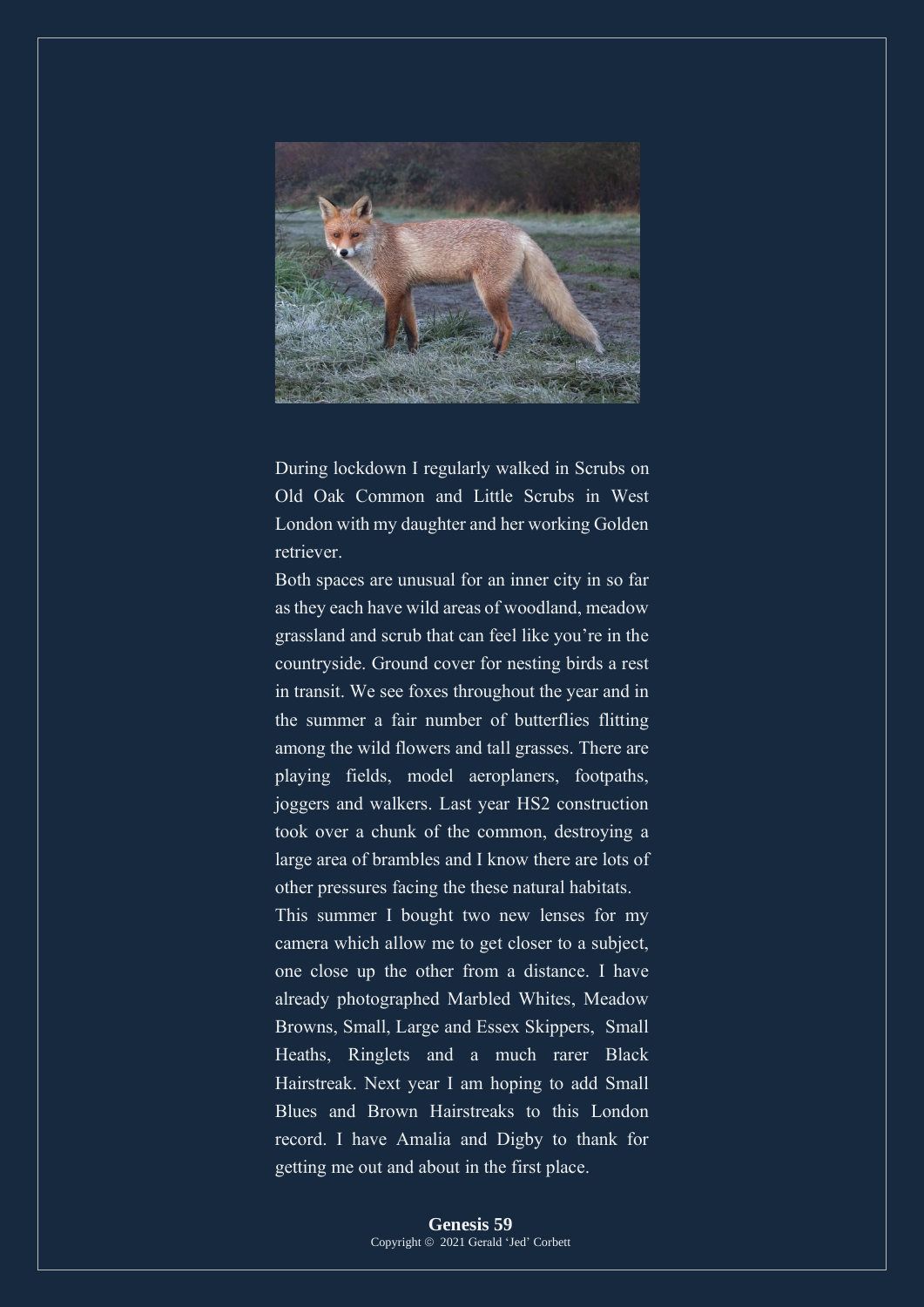

Out at the crack of dawn as my light source appears above the rising skyline of skyscrapers to the East of Wormwood Scrubs. Winter has dragged on, the arrival of spring slow, an unsettled summer and autumn brings it's golden leaves, fungi and falling temperatures. During the course of the year I have reconnected with nature in the heart of London photographing butterflies on the common, two species of which I've not seen before.